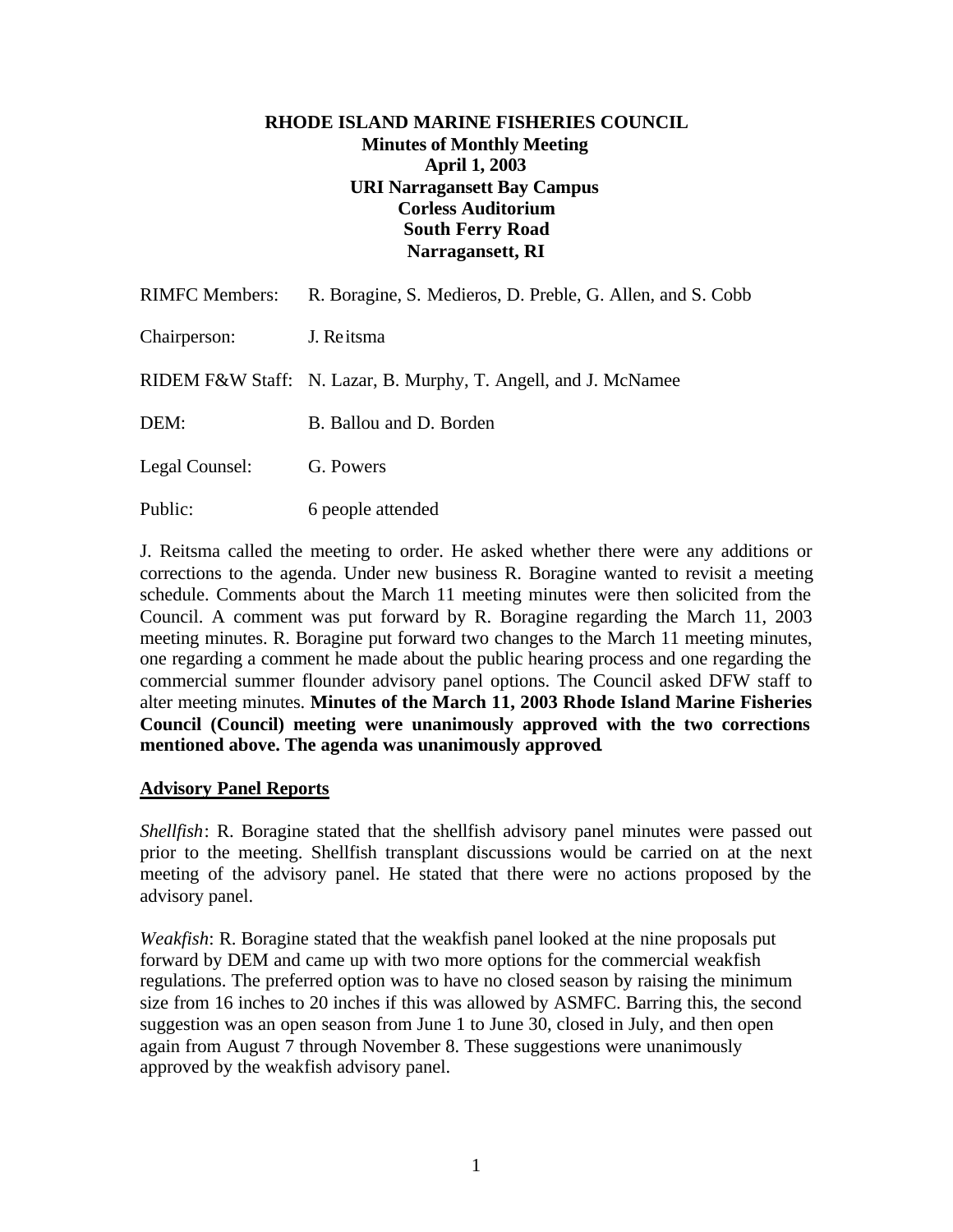### **Old Business**

*Update on lobster issues*: T. Angell stated that RI is currently dealing with the two gauge increases which had been put into effect on March 15, 2003. He stated that the lobster LCMT has been charged to meet and come up with an effort reduction proposal by June, no meeting date was set. The Lobster Advisory panel is going to meet April 14. There are a lot of issues going on with the lobster fishery, the most pertinent to the RIMFC is the lobster gauge increase being a possession limit. This fact upsets many lobster fishermen and dealers because they are not allowed to bring in smaller lobsters even thought they may be fishing in an area which allows a smaller gauge size. J. Reitsma asked if there had been any discussion about a buy-out program. T. Angell answered that a buy-out program had been discussed as a way to reduce effort in the fishery. Several lobster industry organizations have met with federal entities to discuss how a program like this would work. Nothing has been set for this year as far as a buy-out program is concerned. S. Cobb asked if there has been any discussion on quantifying what sort of reduction would be needed to help the resource. T. Angell said this has not been done but it is being worked on. J. Reitsma made some comments on how to quantify this reduction in effort and asked D. Borden to comment further. D. Borden commented that a program was being put together regarding a buy-out program and this issue of quantifying the reduction was being taken into account. J. Reitsma commented on a meeting he attended at the Office of Small Business Administration regarding the lobster fishery problems, nothing concrete was decided on at this meeting. R. Boragine who also attended this meeting commented that a discussion about v-notching money brought up by J. Reitsma is a short term solution to a long term problem. R. Boragine also commented on a proposal to design an exemption permit program for interstate lobster dealers. M. Marchetti made a comment on the possession regulation in Rhode Island. He stated it was creating a problem in the already overburdened commercial lobster industry by discriminating against area 3 lobstermen. There was a discussion about whether the lobster gauge increase was filed as an emergency and would therefore have to go back through the public hearing process. G. Powers commented that the public hearing on the issue was held therefore the regulation was filed as having a truncated effective date (less than 20 days effective), not an emergency filing.

# **Other Business**

*Tabled proposals from March 11 RIMFC meeting*: B. Murphy commented on the spiny dogfish management plan. He passed the discussion over to D. Borden. D. Borden discussed the debate at the ASMFC level and what came of this was for Rhode Island to implement the federal guidelines that had been originally presented at the public hearing. He also stated that this was still being debated and if any changes occurred it would be brought back to the Council. **S. Medieros moved to adopt the federal guidelines with regard to the commercial spiny dogfish fishery. D. Preble seconded the motion.** R. Boragine wanted to clarify the federal guidelines and what the Council was agreeing to, this was done. **The motion was voted on and unanimously approved by the Council.**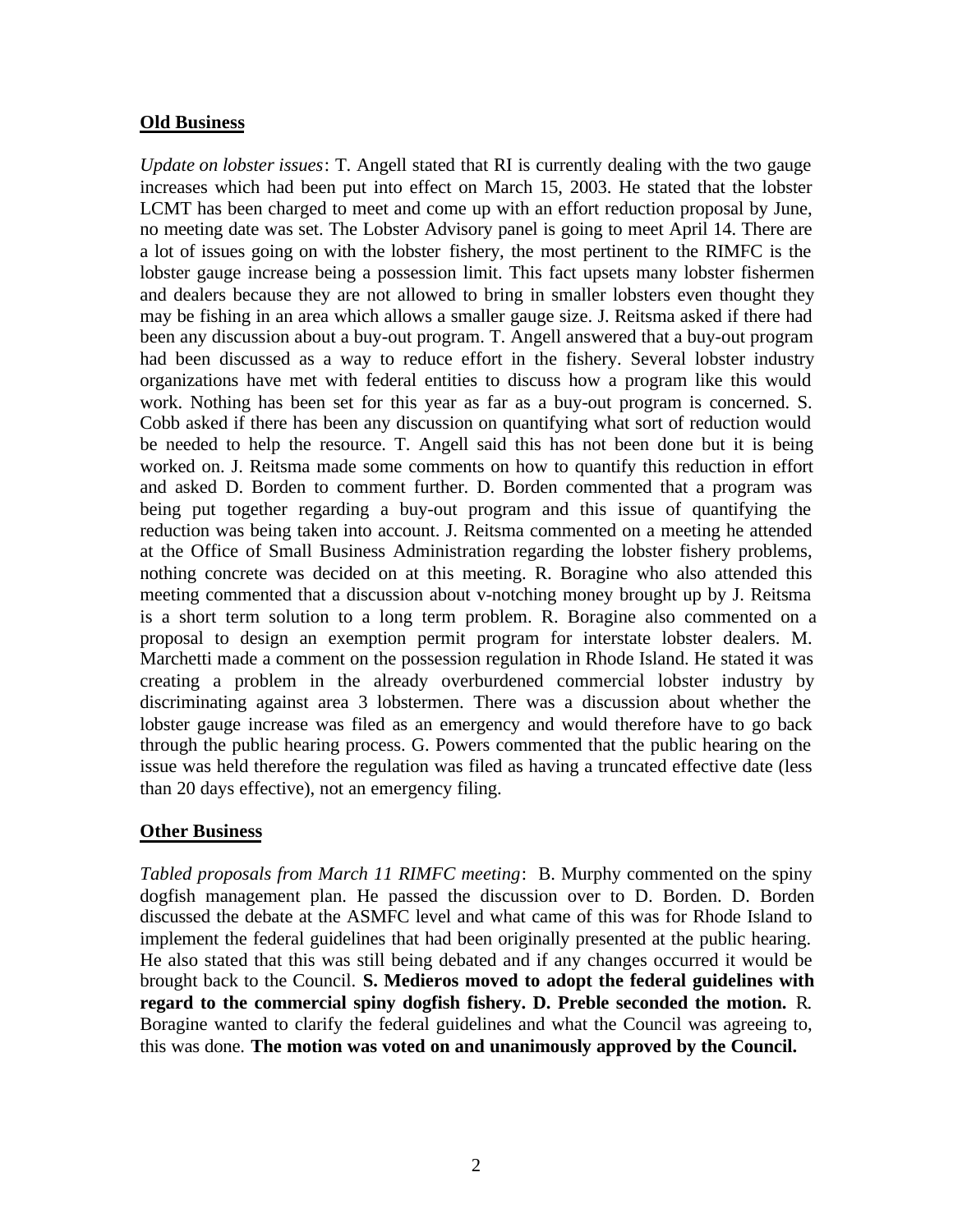B. Murphy commented on the weakfish proposal which had been discussed earlier during the weakfish advisory panel discussion. The preferred option was to increase the size limit to 20 inches if this would allow for no seasonal closures. The fall back option, if ASMFC did not agree to the above option, would be an open period with unlimited possession in the month of June and again in August through November with all other time periods being closed with a 300 pound bycatch possession limit. D. Borden suggested tabling action again until the next meeting. **R. Boragine made a motion to accept the preferred advisory panel option and if this is rejected by ASMFC he made a motion to approve the fall back option. S. Medieros seconded the motion.** G. Allen clarified the motion with R. Boragine. There was additional discussion about the options. **The motion was voted on and unanimously approved by the Council.**

The commercial tautog fishery was discussed next. D. Borden made a statement that the Division of Fish and Wildlife recommendation on this subject was to decrease the bag limit to 10 fish per day and to remove the 2002 overage from each sub period equally, therefore the allocation for 2003 would have the overage deducted from it and then would be divided equally into the three subperiods. G. Allen asked about G. Carvalho's recommendation which had to do with a spawning closure in the upper bay. D. Borden stated that the Division does support this proposal but this issue was not addressed in the public hearing summary document, therefore it could not be voted on that evening, it would have to be addressed at a future public hearing. G. Allen agreed but stated that this was something that should be looked at in the future. **R. Boragine made a motion to accept the Divisions proposal as stated above. G. Allen seconded the motion.** S. Medieros wanted to make sure this proposal regarding a spawning closure in the upper bay, was not forgotten. D. Borden stated that a formal proposal would be brought forward by the Division within the next two months. D. Wood from the tautog advisory panel made a statement that the overage occurred in the first subperiod and should be removed from that subperiod and the management plan should remain at status quo as was decided by the advisory panel. R. Boragine stated that he disagreed with D. Wood's comments. **The motion was voted on and unanimously approved by the Council.**

J. Reitsma asked to revisit a summer flounder discussion. D. Borden discussed the events that took place and why the Division changed its position. J. Reitsma stated that he brought this issue up to make sure that the issue was publicly disclosed and he felt D. Borden's comments were adequate.

The next Council meeting was scheduled for May 12, 2003. The meeting location was hopefully going to be moved to the Narragansett Community Center, this was going to be looked in to. The meeting dates were moved to the first Monday of each month except for May and September which will be the second Monday of the month. Meeting time was decided on as remaining at 6:00 PM.

### **Post Agenda Discussion**

B. Ballou commented that K. Ketchum and J. King will be the recommended appointees to fill the existing Council vacancies. J. Reitsma made a statement that S. Cobb will be